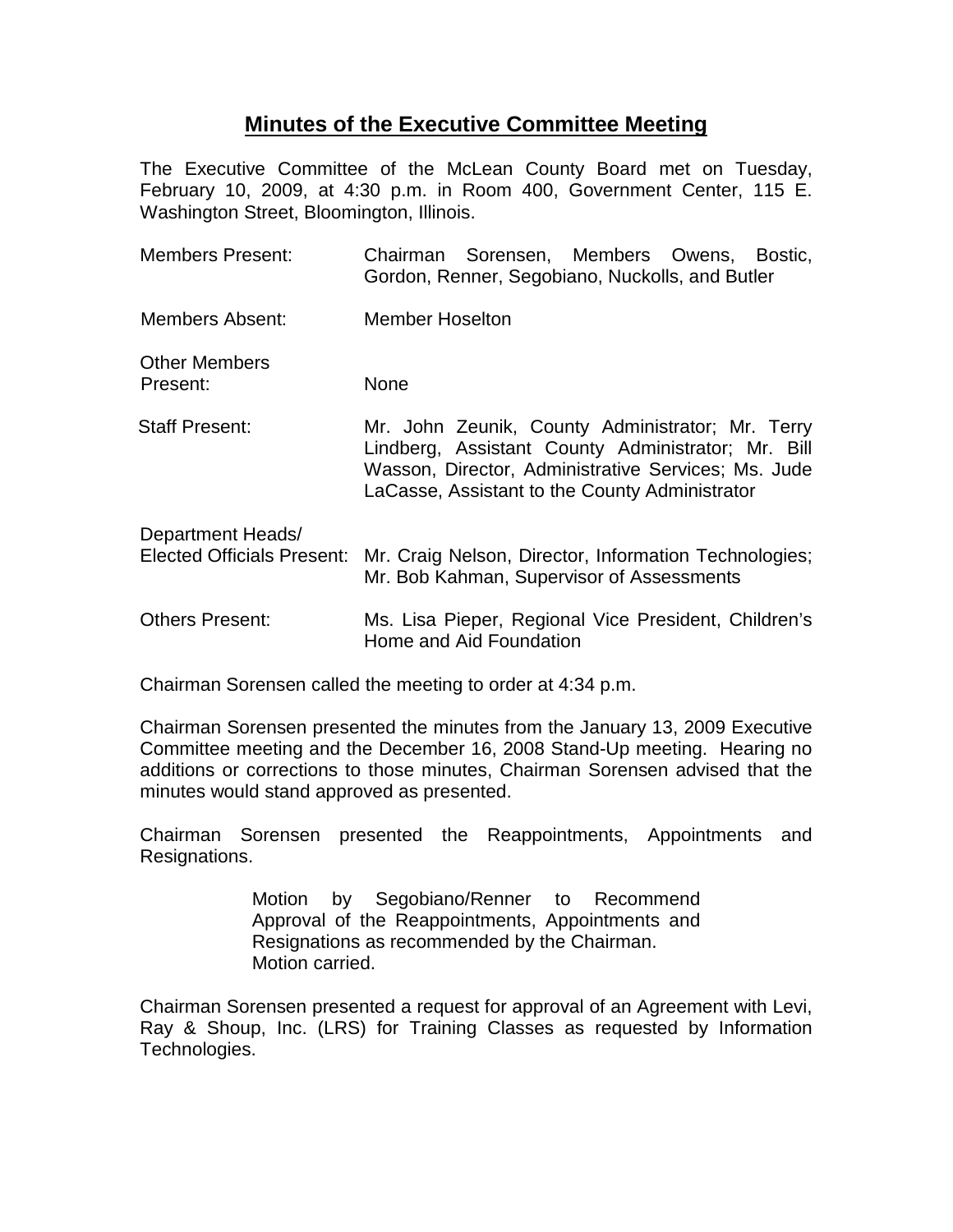Minutes of the Executive Committee February 10, 2009 Page Two

Mr. Craig Nelson, Director, Information Technologies, explained that this contract provides training to Information Technologies. He noted that the contract will allow the County to purchase 40 training units (days) at a discounted cost of \$315.00 per day, as opposed to the "rack rate" pricing of \$465.00 per day. The difference of \$150.00 per day applied against 40 learning units provides the County with a discount of \$6,000.00 in training. Mr. Nelson indicated that the monies for the training are a part of the approved FY'2009 budget.

> Motion by Nuckolls/Owens to Recommend Approval of an Agreement with Levi, Ray & Shoup, Inc. (LRS) for Training Classes – Information Technologies. Motion carried.

Mr. Nelson presented a request for approval of an Agreement with Sidwell Company for GIS Database Services. He stated that the purpose of the proposal is to enlist the aid of Sidwell in reorganizing, relocating and tuning the GIS database for maximum performance. The proposal price of \$24,190.00 and the necessary supporting equipment and software has been allocated in the departmental budget of the Supervisor of Assessments and the Information Technologies Department.

Mr. Nelson advised that, last June, it was discovered that the primary copy of or GIS database being edited by the Sidwell Company had several flaws in it. These are technical flaws that have accumulated over time. Mr. Nelson indicated that some are due to the nature of the structure of the database and others are due to editing error which has occurred over time.

Mr. Nelson stated that Sidwell has developed a plan by which they can correct the errors identified. At the same time, Information Technologies wishes to leverage the associated downtime in order to relocate the database from Sidwell's location in St. Charles, IL, to Information Technologies. This is in keeping with the County's plan to integrate the services Sidwell is providing into our own organization. Mr. Nelson noted that relocating the database will provide for more responsive editing sessions for users editing the GIS and provision the County to reduce overall service expenses to Sidwell. Currently County users editing the database must connect to Sidwell via VPN (Virtual Private Network) which can lead to significant lags in performance.

> Motion by Segobiano/Bostic to Recommend Approval of an Agreement with Sidwell Company for GIS Database Services – Information Technologies. Motion carried.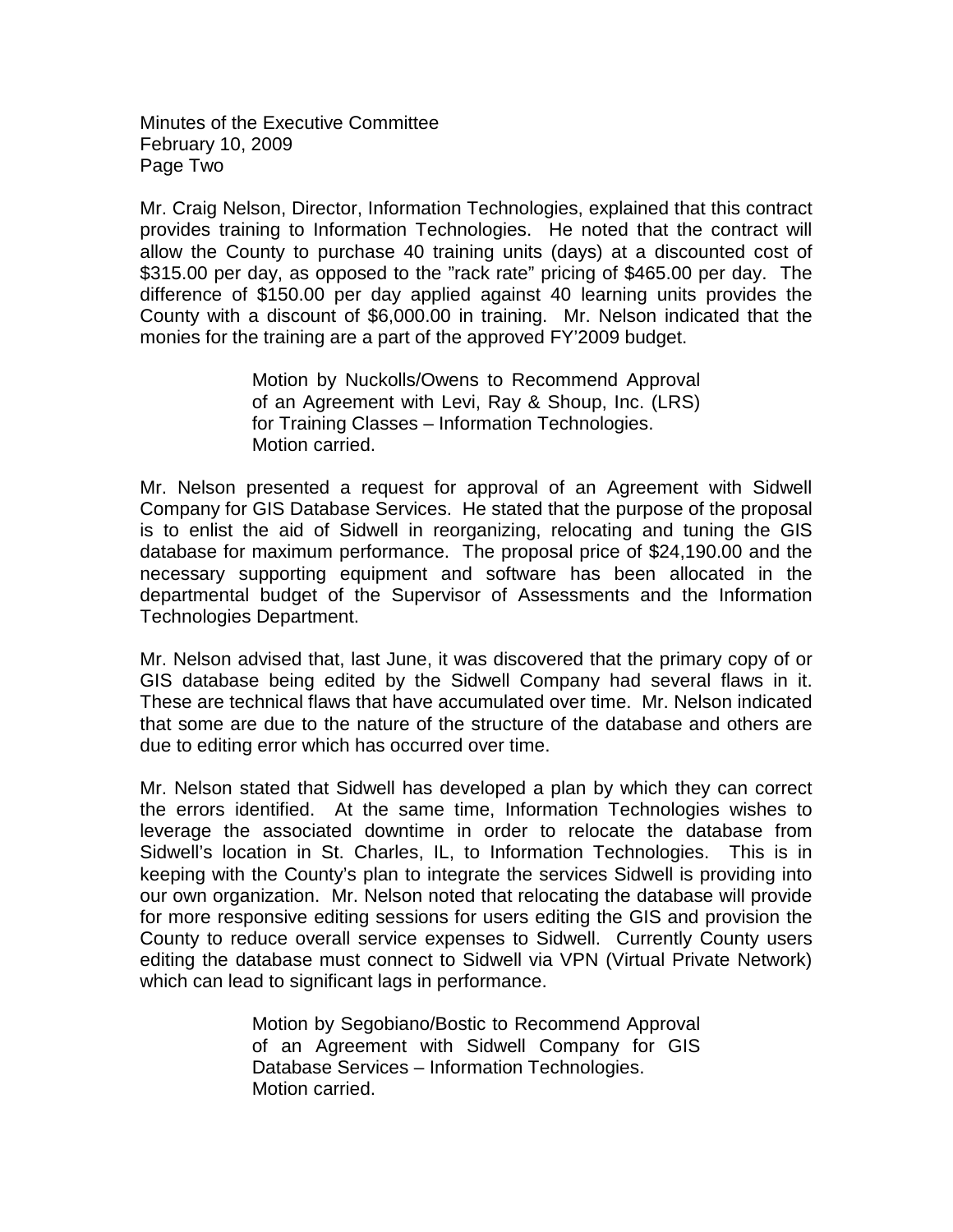Minutes of the Executive Committee February 10, 2009 Page Three

Chairman Sorensen presented the yearly request for approval of the Review of the Closed Minutes. He asked Mr. Zeunik to explain the process taken to make the recommendations regarding opening the minutes or keeping the minutes closed. Chairman Sorensen indicated that copies of the minutes are available for review should it be necessary.

Mr. Zeunik explained that, consistent with requirements under state law, the County Board is required to review the closed minutes and provide a recommendation to the Executive Committee and the County Board as to whether or not the minutes should be opened. Mr. Zeunik indicated Mr. Eric Ruud, First Civil Assistant State's Attorney, and he go through the minutes, as well as adding the minutes from the prior year that were in Closed Session. He advised that the criteria to determine when to recommend that the minutes remain closed are as follows:

- $\triangleright$  If the minutes involve any personnel matter, particularly if the individual(s) still work for the County.
- $\triangleright$  Any matter that involves collective bargaining that would in any way reflect either the strategy of the Finance Committee or the negotiation process between bargaining units and the County.
- $\triangleright$  Any matter involving litigation where either the litigation continues or the result of the litigation is such that it is inappropriate to make it a matter of public record.

Mr. Zeunik stated that, after reviewing the minutes, one set of Finance Committee Executive Session minutes were recommended to be opened. The minutes involved litigation with an outcome that was such that the minutes can be opened with no impact on the County or the other party to the litigation.

> Motion by Segobiano/Owens to Recommend Approval of the Review of the Closed Minutes.

Ms. Bostic pointed out that some of the older Executive Session Minutes under the purview of the Property Committee appear to be related to the purchase of real estate, likely the McBarnes Building. She asked if these needed to continue to be closed. Mr. Zeunik replied that the minutes are related to the McBarnes Building. He advised that there are discussions in the minutes that need to remain closed because of various parties involved at that time.

Mr. Gordon questioned the need to keep closed a Land Use and Development Committee set of minutes from 18 years ago. Mr. Zeunik replied that the recommendation is to keep those minutes closed because there are discussions in the minutes between various parties at that time.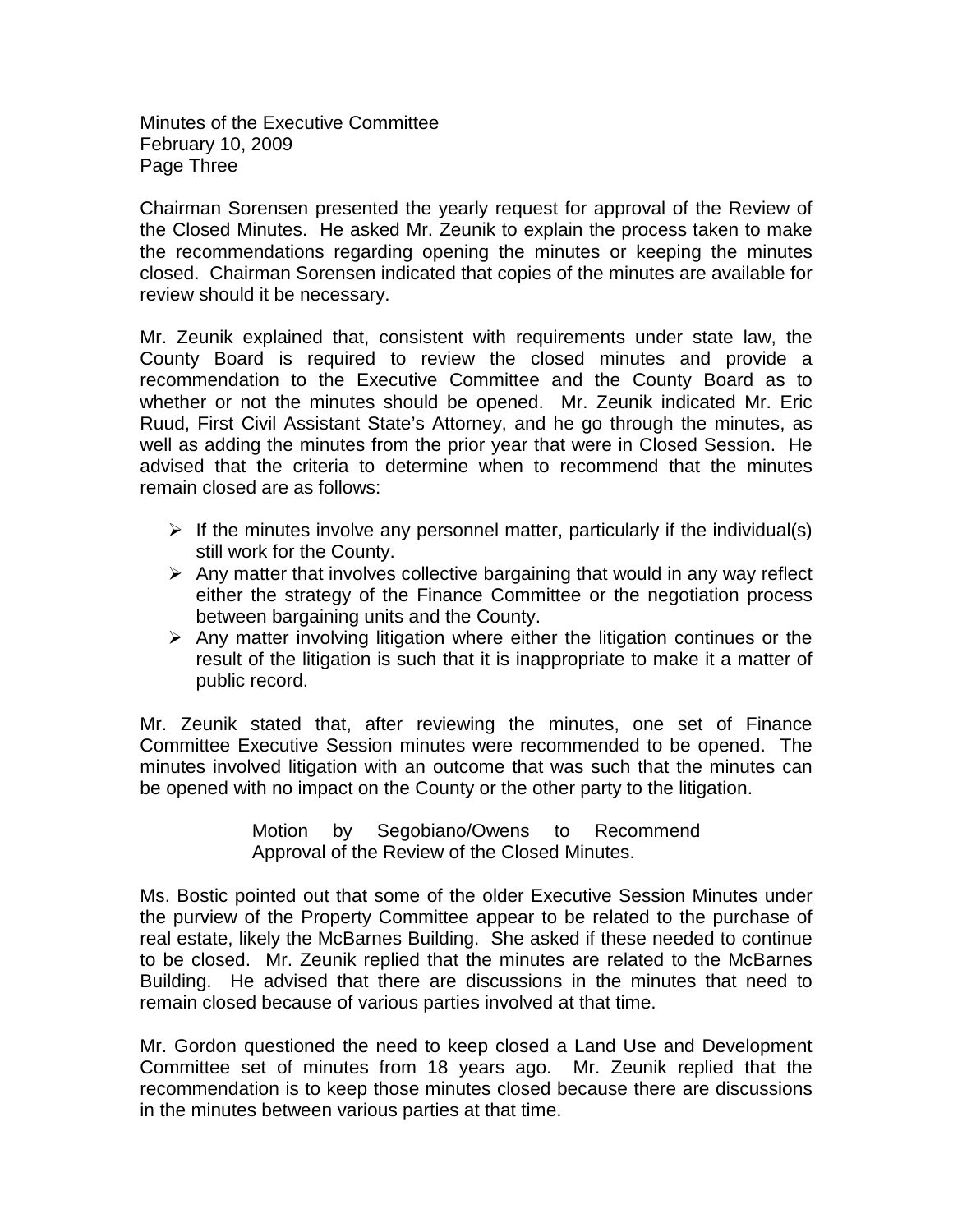Minutes of the Executive Committee February 10, 2009 Page Four

Chairman Sorensen called for a vote on the Motion.

Motion carried.

Mr. Stan Hoselton, Chairman, Transportation Committee, was unable to attend the meeting. Chairman Sorensen presented a request for approval of an Emergency Appropriation Ordinance Amending the McLean County Fiscal Year 2008 Combined Annual Appropriation and Budget Ordinance, McLean County Highway Department Fund 0122, McLean County Highway Department 0055.

> Motion by Segobiano/Gordon to recommend approval of an Emergency Appropriation Ordinance Amending the McLean County Fiscal Year 2008 Combined Annual Appropriation and Budget Ordinance, McLean County Highway Department Fund 0122, McLean County Highway Department 0055.

Chairman Sorensen presented a request for approval of an Emergency Appropriation Ordinance Amending the McLean County Fiscal Year 2008 Combined Annual Appropriation and Budget Ordinance, McLean County Highway Department Fund 0123, McLean County Highway Department 0055.

> Motion by Segobiano/Owens to recommend approval of an Emergency Appropriation Ordinance Amending the McLean County Fiscal Year 2008 Combined Annual Appropriation and Budget Ordinance, McLean County Highway Department Fund 0123, McLean County Highway Department 0055.

Mr. Segobiano asked if it is possible to save time by combining more than one fund within a single program into the Appropriation Ordinance, rather than as separate items. Mr. Zeunik replied that, under Illinois Law, an Emergency Appropriation Ordinance requires a two-thirds affirmative vote by the Board, which is why they are handled individually. He stated that both of these Ordinances involve work done on the Danvers-Carlock Road. These Ordinances are amendments to bring the 2008 budget in line with the final expenses that were incurred in these two funds.

Mr. Segobiano suggested that yearly "housekeeping" issues be combined in order to save time.

Ms. Bostic asked how much over budget was the Danvers-Carlock road project. Mr. Zeunik replied that he will look it up and let her know.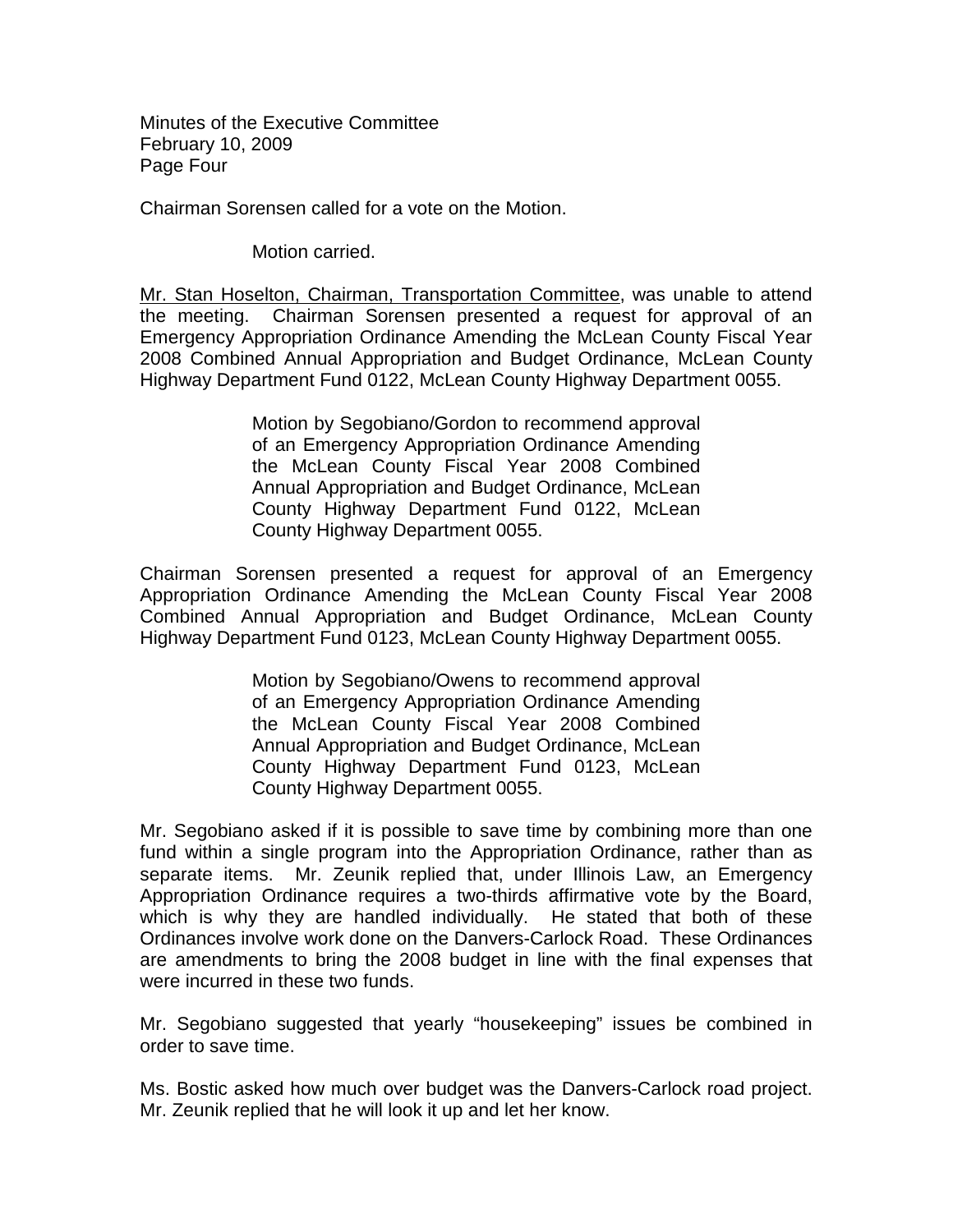Minutes of the Executive Committee February 10, 2009 Page Five

Chairman Sorensen called for a vote on the Motion.

Motion carried.

Chairman Sorensen advised that a Highway Department truck was involved in an accident yesterday. He reported that the truck was totaled, but the driver is recuperating at home and is doing fine.

Mr. Ben Owens, Chairman, Finance Committee , presented a request for approval of an Ordinance of the McLean County Board amending the 2009 Combined Annual Budget and Appropriation Ordinance – County Auditor's Office.

> Motion by Owens/Renner to recommend approval of an Ordinance of the McLean County Board Amending the 2009 Combined Annual Budget and Appropriation Ordinance – County Auditor's Office. Motion carried.

Mr. Owens presented a request for approval of an Ordinance transferring monies from the County General Fund 0001 to the Children's Advocacy Center Fund 0129, the F.I.C.A./Social Security Fund 0130, the I.M.R.F. Fund 0131 and the Tort Judgment Fund 0135, Fiscal Year 2009 – County Administrator's Office.

> Motion by Owens/Bostic to Recommend Approval of an Ordinance Transferring monies from the County General Fund 0001 to the Children's Advocacy Center Fund 0129, the F.I.C.A./Social Security Fund 0130, the I.M.R.F. Fund 0131 and the Tort Judgment Fund 0135, Fiscal Year 2009 – County Administrator's Office. Motion carried.

Mr. Owens presented a request for approval of a Resolution Transferring Monies from the Working Cash Fund 0002 to the F.I.C.A./Social Security Fund 0130, Fiscal Year 2009 – County Administrator's Office.

> Motion by Owens/Segobiano to Recommend Approval of a Resolution Transferring Monies from the Working Cash Fund 0002 to the F.I.C.A./Social Security Fund 0130, Fiscal Year 2009 – County Administrator's Office. Motion carried.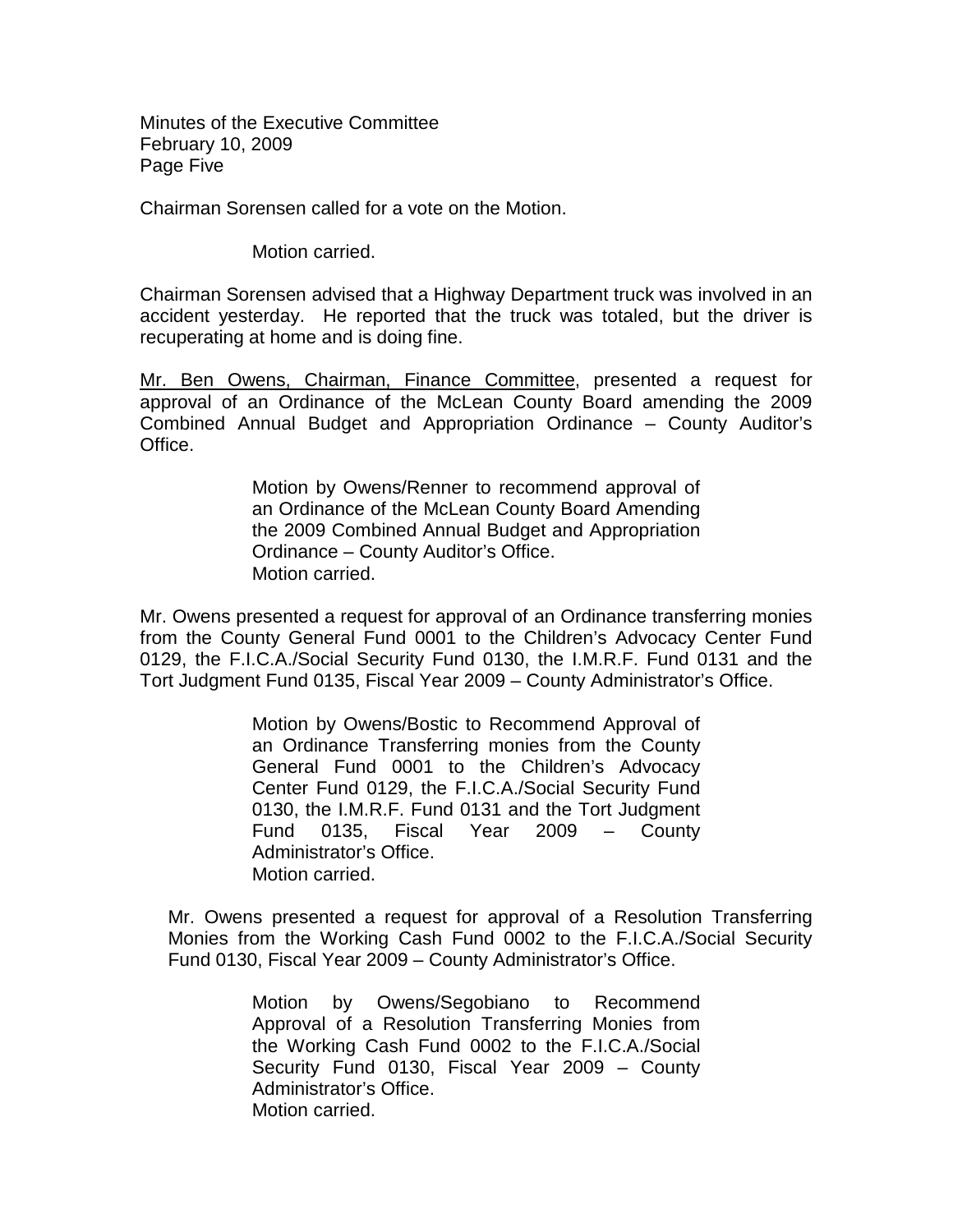Minutes of the Executive Committee February 10, 2009 Page Six

Mr. Owens presented a request for approval of an Ordinance Transferring Monies from the TB Care and Treatment Fund 0111 and the Health Department Fund 0112 to the Persons with Developmental Disabilities Fund 0110, Fiscal Year 2009 – County Administrator's Office.

> Motion by Owens/Renner to Recommend Approval of an Ordinance Transferring Monies from the TB Care and Treatment Fund 0111 and the Health Department Fund 0112 to the Persons with Developmental Disabilities Fund 0110, Fiscal Year 2009 – County Administrator's Office. Motion carried.

Mr. Owens stated that there were several items to be forwarded to the County Board. He noted that Ms. Jennifer Ho, Risk Management, did an outstanding job in reviewing the County's insurance coverage. Mr. Owens advised that the 2009 insurance coverage is \$38,000.00 less than what was anticipated and the coverage was increased.

Chairman Sorensen asked if there were any questions or observations. Hearing none, he thanked Mr. Owens.

Mr. Tari Renner, Chairman, Justice Committee, presented a request for approval of an Amendment to the Contract between the Eleventh Judicial Circuit Court, the County of McLean and the Children's Foundation for the Children's Waiting Room, Circuit Court. He also presented a request for Approval of an Emergency Appropriation Ordinance Amending the McLean County Fiscal year 2009 Combined Annual Appropriation and Budget Ordinance, Children's Waiting Room Fund 0171, Circuit Court 0016. Mr. Renner indicated these two items can be voted upon together.

> Motion by Renner/Owens to Recommend Approval of an Amendment to the Contract between the Eleventh Judicial Circuit Court, the County of McLean and the Children's Foundation for the Children's Waiting Room, Circuit Court; and to Recommend Approval of an Emergency Appropriation Ordinance Amending the McLean County Fiscal Year 2009 Combined Annual Appropriation and Budget Ordinance, Children's Waiting Room Fund 0171, Circuit Court 0016.

Motion carried.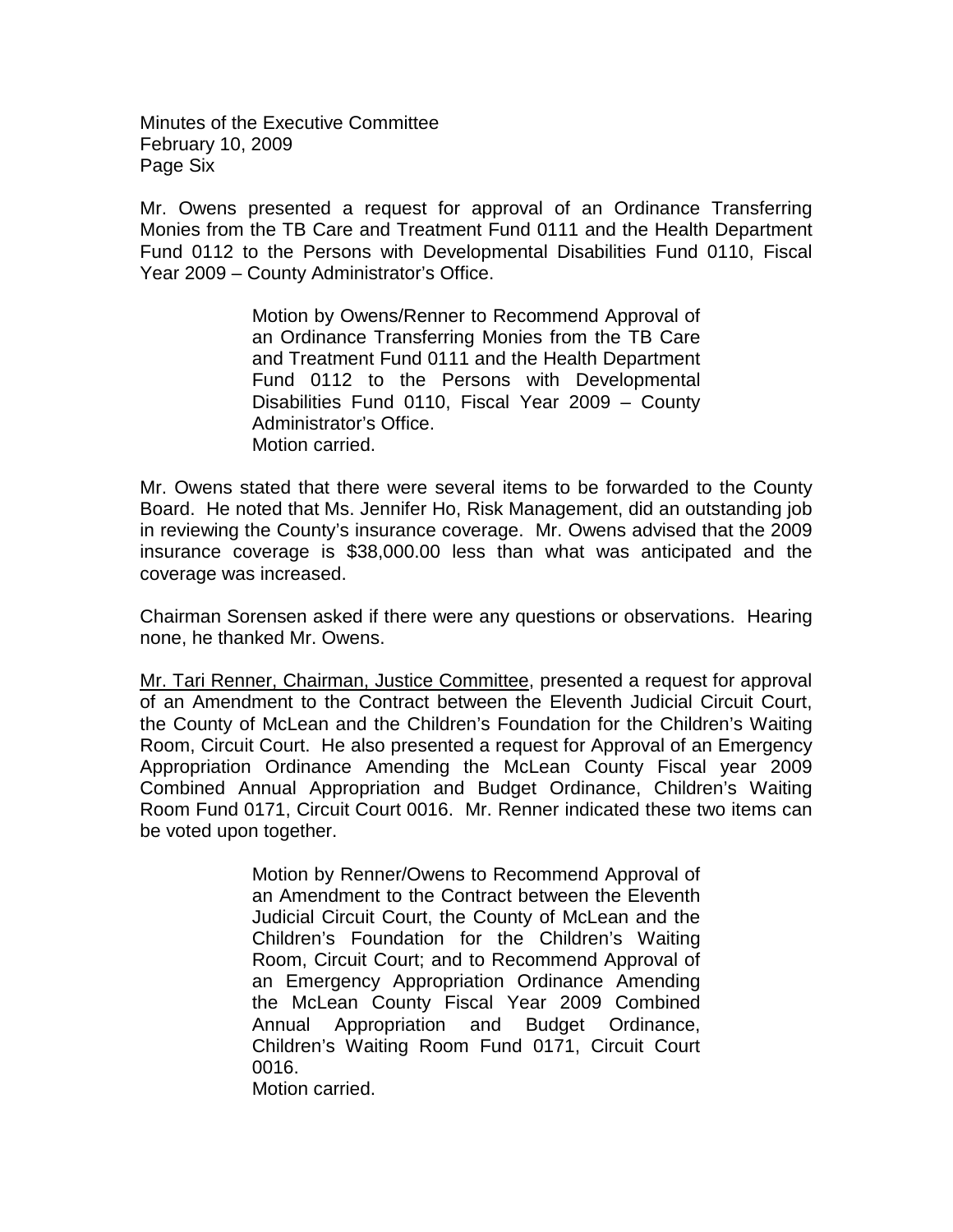Minutes of the Executive Committee February 10, 2009 Page Seven

Chairman Sorensen asked if there were any questions or comments. Hearing none, he thanked Mr. Renner.

Mr. George Gordon, Chairman, Land Use and Development Committee, reported that the Land Use and Development Committee brings no items for action to the Executive Committee.

Chairman Sorensen asked if there were any questions. Hearing none, he thanked Mr. Gordon.

Ms. Diane Bostic, Chairman, Property Committee, presented a request for approval of a Parking Lease Amendment with the City of Bloomington – Facilities Management.

> Motion by Bostic/Segobiano to recommend approval of a Parking Lease Amendment with the City of Bloomington – Facilities Management. Motion carried.

Ms. Bostic presented a request for approval of an Emergency Appropriation Ordinance amending the Fiscal Year 2009 Combined Annual Budget and Appropriation Ordinance – General Fund 0001, Facilities Management Department 0041. She noted that this is an increase of \$4,070.00 for the additional parking spaces.

> Motion by Bostic/Gordon to Recommend Approval of an Emergency Appropriation Ordinance Amending the Fiscal Year 2009 Combined Annual Budget and Appropriation Ordinance – General Fund 0001, Facilities Management Department 0041.

Chairman Sorensen asked if this is for parking County vehicles. Ms. Bostic replied that these are parking spaces in the Lincoln Parking Deck for County employees. She noted that the City of Bloomington recently turned over 11 more parking spaces to the County. Ms. Bostic added that there is a significant waiting period for County employee parking spaces.

Mr. Zeunik indicated that this is the lease entered into with the City when the Coliseum was built. At that time, the County lost use of the surface parking lot with 176 spaces, which was part of the agreement when the County purchased the 200 W. Front Street building for the Health Department. The City agreed to provide the 176 spaces at the Lincoln Parking Deck. Mr. Zeunik stated that the County has continued to ask the City for additional spaces.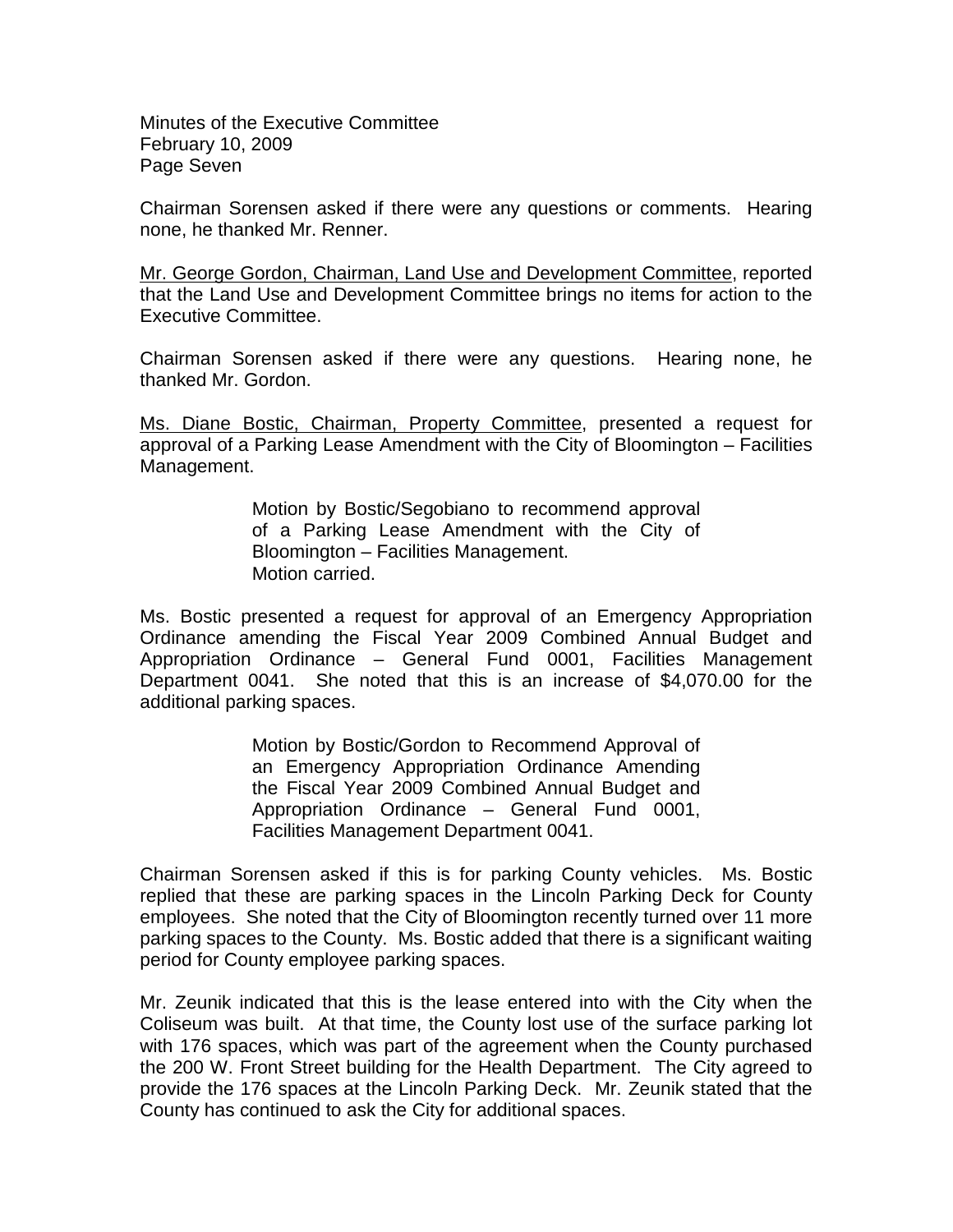Minutes of the Executive Committee February 10, 2009 Page Eight

Mr. Zeunik advised that all of the 187 spaces are used by County employees and the employees pay the monthly fee through payroll deduction. He noted that there is a slight discount by going through payroll deduction versus going through the City Parking Office.

Mr. Nuckolls asked what is the arrangement with the parking area next to Central Station Restaurant. Mr. Zeunik replied that parking in that lot includes public parking, visitor parking, a space designated for the Department of Building and Zoning's vehicle, and spaces for City vehicles.

Chairman Sorensen called for a vote on the Motion.

Motion carried.

Chairman Sorensen asked if there were any additional comments or questions. Hearing none, he thanked Ms. Bostic.

Mr. John Zeunik, County Administrator, noted that there has been a lot of media attention recently concerning local governmental budgets, sales tax revenue, etc. Mr. Zeunik provided the following information:

- $\triangleright$  For Fiscal Year 2008, the sales tax approved budget amount was \$5,900,450.00. The actual amount collected was \$5,828,264.00, which is 98.8% of budget.
- $\triangleright$  The State Income Tax 2008 budgeted figure was \$1,850,400.00. At year end, the actual figure was \$1,914,957.00, or 103.5% of budget.
- $\triangleright$  The Personal Property Replacement Tax revenue budgeted figure was \$1,590,750.00. The actual figure was \$1,626,505.00, which is 102.2% of budget.

Mr. Zeunik stated that, on balance, the County did fine in Fiscal Year 2008. He pointed out that we are only one month into the new fiscal year, which makes it difficult to project what may happen. Mr. Zeunik reported the following data:

- $\triangleright$  Through the month of January, sales tax revenue was \$449,978.00, which is 7.8% of budget. In January we should be at 8.3%.
- $\triangleright$  State Income Tax in January was \$149,319.00, which is 7.8% of budget.
- $\triangleright$  Personal Property Replacement Tax Revenue was \$173,854.00, which is 9.3% of budget, or 1.0% ahead.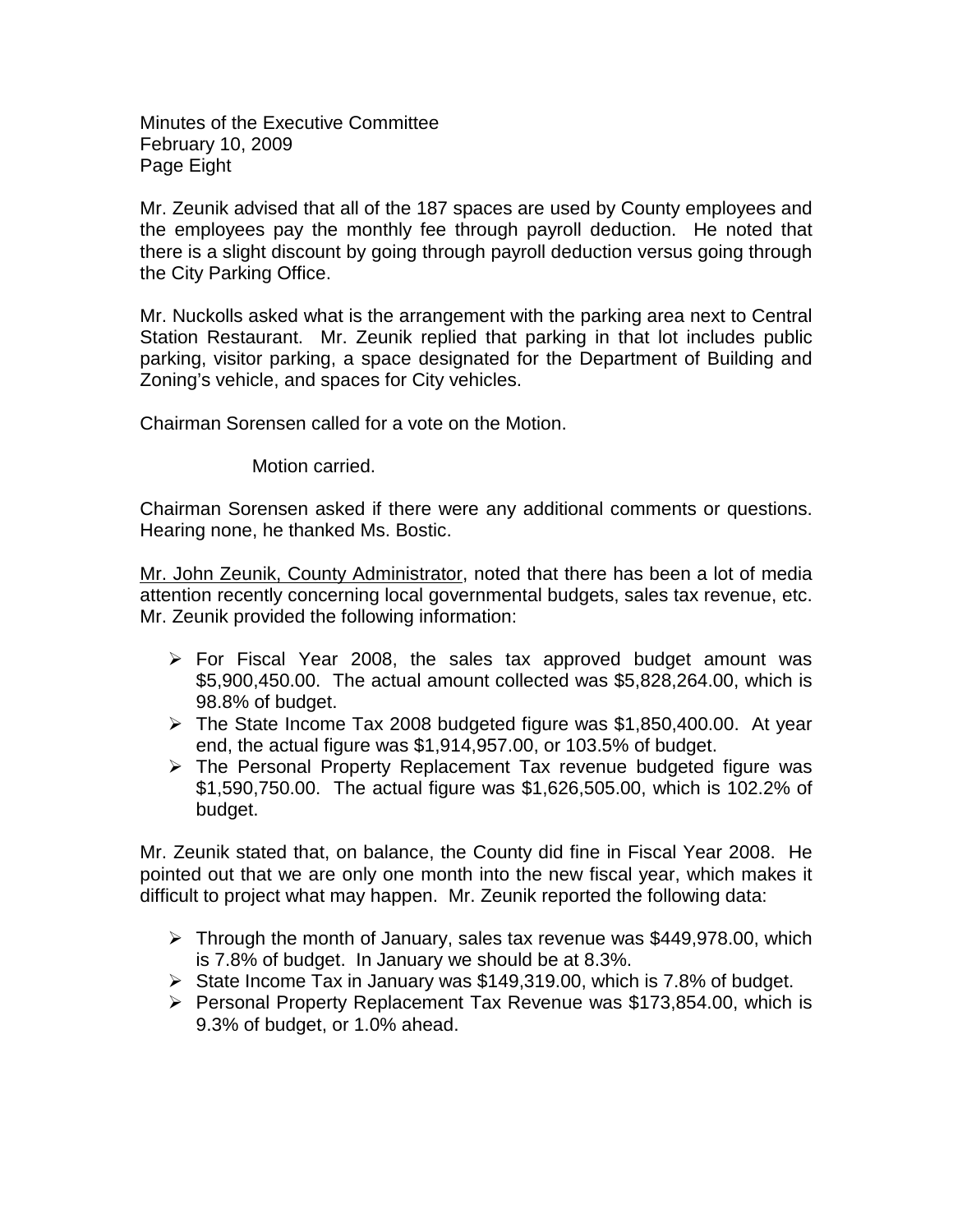Minutes of the Executive Committee February 10, 2009 Page Nine

Mr. Zeunik indicated that, after just one month of the new fiscal year, there is no way to predict whether or not the County will have a good year or an awful year. However, the limited data available shows that the efforts the County made to conservatively budget revenues seems to be tracking fairly close. Mr. Zeunik stated that we will keep an eye on it and report to this Committee and the Finance Committee if we see trends that indicate we need to dial the numbers down further. He noted that the County Board has consistently taken a very conservative approach to the budget, which is reflected in these numbers. Mr. Zeunik added that, hopefully, we will continue to see that the lower revenue estimates for 2009 prove to be accurate and we stay on course.

Mr. Gordon asked if there is a quick way to cumulate the three revenues sources to come up with an estimate of where we are and where we might be. Mr. Zeunik replied that he will check.

Mr. Segobiano expressed concern with providing additional funds to the Children's Waiting Room as was approved earlier. Mr. Segobiano pointed out that, if revenue continues to decline, it will be necessary to begin to look where to cut money in the budget in order to provide vital services. Mr. Zeunik responded that the Administrator's Office has discussed potential approaches to saving money. He noted that they are looking at the following:

- $\triangleright$  What savings will be realized from the Early Retirement Incentive Program?
- $\triangleright$  Are there positions that will be vacated in the next three or four months as a result of the Early Retirement Incentive Program that do not need to be filled?
- $\triangleright$  Are there Capital expenditures and other discretionary expenses that can be deferred?

Mr. Zeunik stated that it is difficult, in January, to determine a trend for the year. He noted that the Administrator's Office is most anxious to see the sales tax figure for March because, typically, that is the largest sales tax month of the year, as it reflects the Christmas season sales. Mr. Zeunik indicated that this is a good number to compare with last year's number. March is also the end of the County's first quarter and will provide three months of data to review.

Chairman Sorensen presented the final December 31, 2008 bills as recommended and transmitted by the County Auditor for payment. The Fund Total is \$19,965.34 and the Prepaid Total is the same.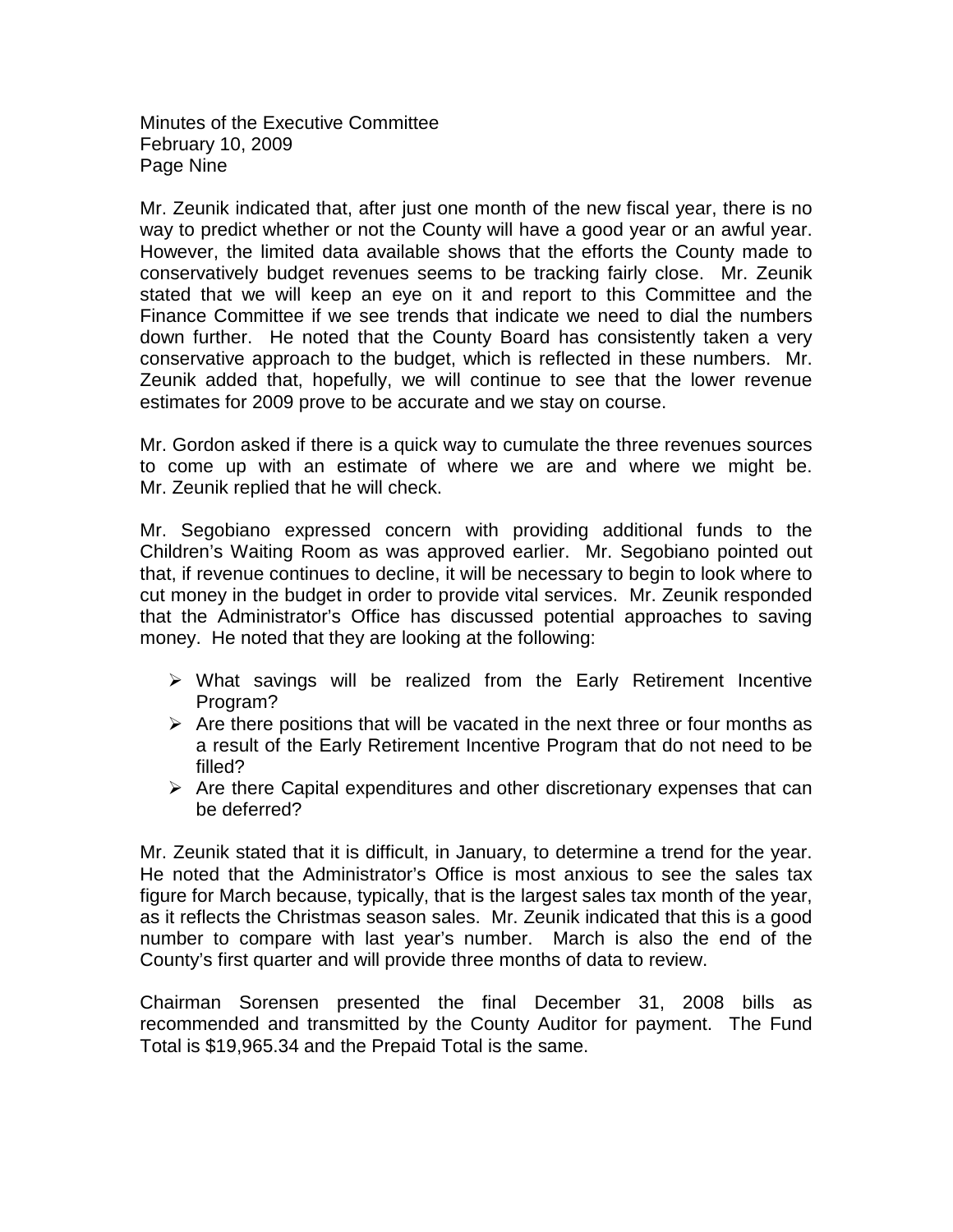Minutes of the Executive Committee February 10, 2009 Page Ten

> Motion by Owens/Gordon to recommend approval of the final Executive Committee bills for December 31, 2008 as presented to the Committee by the County Auditor. Motion carried.

Chairman Sorensen presented the January 31, 2009 bills as recommended and transmitted by the County Auditor for payment. The Fund Total is \$313,855.80 and the Prepaid Total is the same.